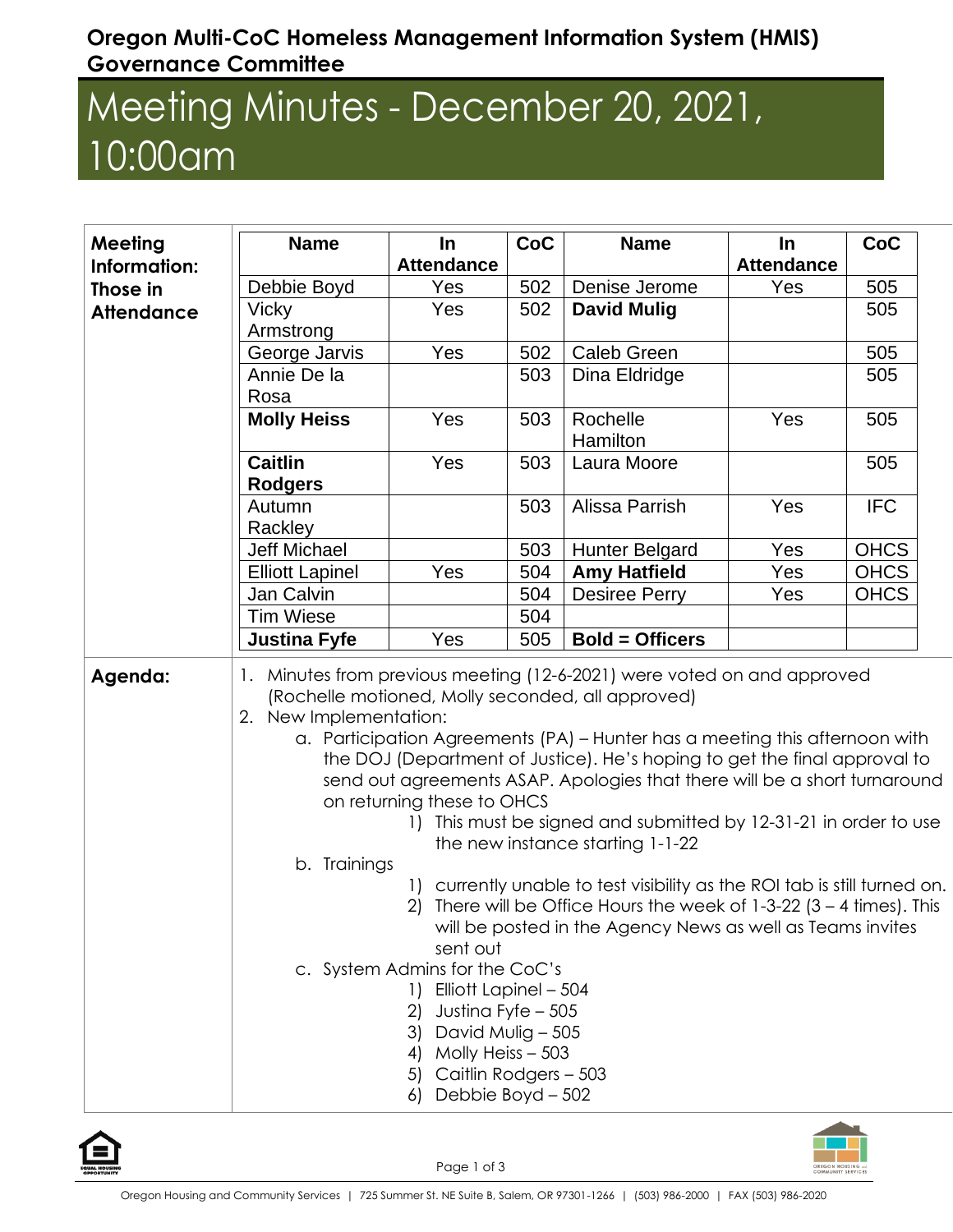

|                                     | d. Data entryplease stop entering data into the current instance on 12-28-<br>21 by 9am. Any data entered after this will NOT more to the new instance.<br>IF you need to do data entry please reach out us so that we can come up<br>with a plan for data entry. Please reach out ASAP.<br>3. System Preferences:                          |
|-------------------------------------|---------------------------------------------------------------------------------------------------------------------------------------------------------------------------------------------------------------------------------------------------------------------------------------------------------------------------------------------|
|                                     | a. Demo site is in it's first round of setup                                                                                                                                                                                                                                                                                                |
|                                     | b. Second round of updates are almost done. Everyone will know when it's<br>done. Please review and let OHCS know if there's any changes anyone<br>wants                                                                                                                                                                                    |
|                                     | 4. New OHCS email!!! Please use: OHCS.HMISHelp@hcs.oregon.gov for any and all<br>HMIS questions. Someone from the team will get back to you!                                                                                                                                                                                                |
|                                     | Newest member to the OHCS HMIS team! Please welcome Chris (Robert) Berg!<br>5.<br>Chis is our very own Research Analyst. He'll be one more resource for all of us<br>when it comes to reports and how to look at data. We're so excited to have him<br>with us!                                                                             |
|                                     | 6. Questions/Info from Hunter:<br>a. System Admin 1 may be: Debbie Boyd, Rochelle Hamilton, Caitlin Rodgers,                                                                                                                                                                                                                                |
|                                     | Justina Fyfe and David Mulig.                                                                                                                                                                                                                                                                                                               |
|                                     | b. Each CoC will have one System Admin 2                                                                                                                                                                                                                                                                                                    |
|                                     | 1) These folks will be able to see 100% of the clients. However,                                                                                                                                                                                                                                                                            |
|                                     | they cannot update providers outside of their tree.<br>2) Hunter motioned to approve 1 person/CoC to have System<br>Admin 2 (each must have a background check). Debbie<br>seconded the motion. All approved. The Bylaws may need to<br>changed to accommodate this change. Amy will look into<br>this and report back at the next meeting. |
| <b>Notes/Action</b><br><b>Items</b> |                                                                                                                                                                                                                                                                                                                                             |
|                                     |                                                                                                                                                                                                                                                                                                                                             |
|                                     |                                                                                                                                                                                                                                                                                                                                             |
|                                     |                                                                                                                                                                                                                                                                                                                                             |
|                                     |                                                                                                                                                                                                                                                                                                                                             |
|                                     |                                                                                                                                                                                                                                                                                                                                             |
|                                     |                                                                                                                                                                                                                                                                                                                                             |
|                                     |                                                                                                                                                                                                                                                                                                                                             |
|                                     |                                                                                                                                                                                                                                                                                                                                             |
|                                     |                                                                                                                                                                                                                                                                                                                                             |
|                                     |                                                                                                                                                                                                                                                                                                                                             |
|                                     |                                                                                                                                                                                                                                                                                                                                             |